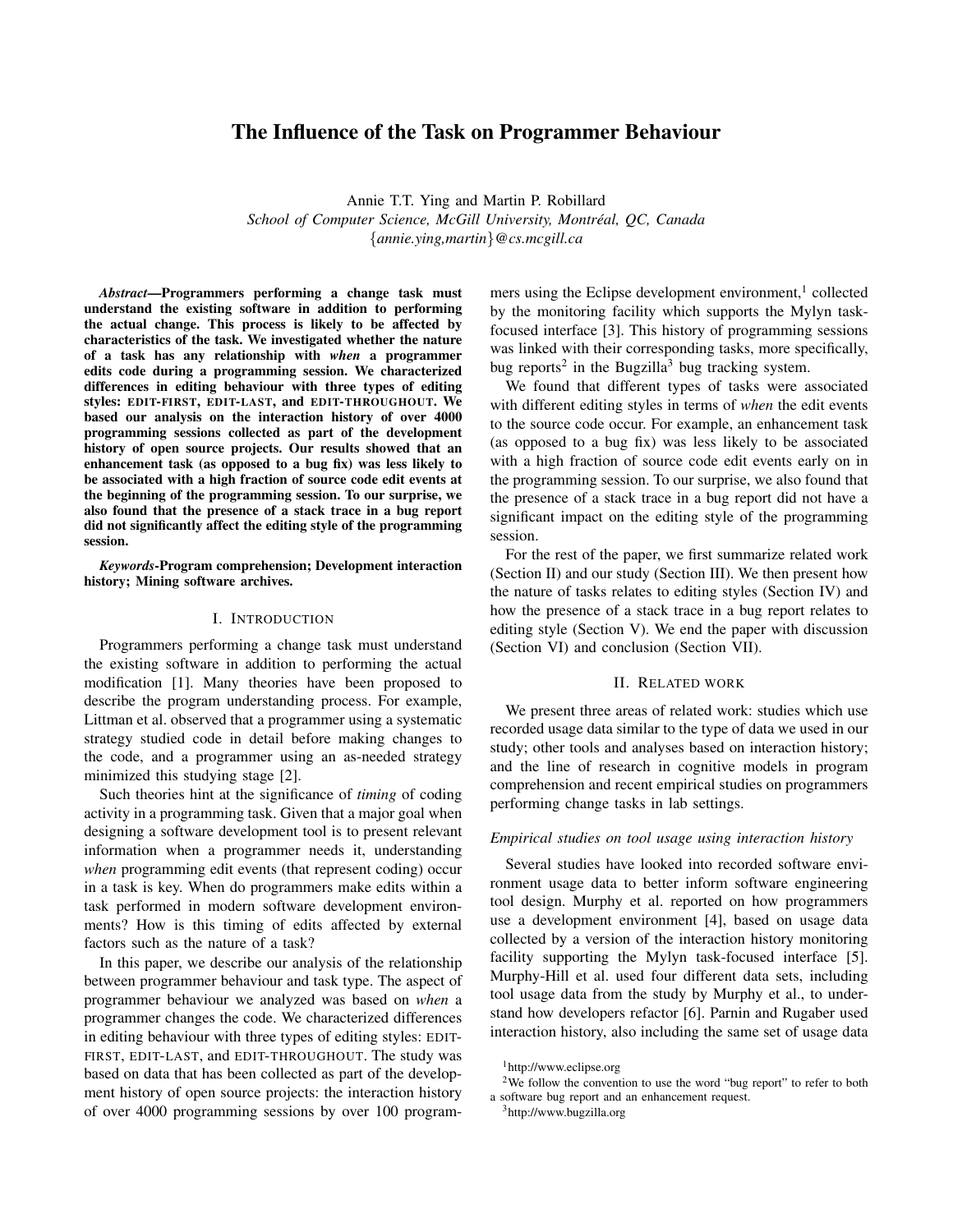from Murphy and colleagues, to understand how programmers resume their work after having been interrupted [7]. Our study differs in the intent, in that we are interested in revealing the association between different editing styles and task types, rather than on general usage, refactoring usage or resumption strategies. Although the type of interaction history we used was the same or similar to interaction history used in these studies, our data was mined from a software archive, rather than collected for the purpose of the study as with in these studies.

# *Tools and analyses based on interaction history*

Interaction history has started to become a popular source of input for various tools and analyses. Several tools have used interaction history for recommending code of interest. Both Mylyn [3] and wear-based filtering [8] use interaction frequency to highlight the elements of interest in the user interface of a development environment and filter away uninteresting elements. The NavTracks tool provides recommendations of which files are related to the currently selected files based on an analysis on cycles in the navigation history [9]. Robillard and Murphy used navigation data for inferring code that belongs to the same software concerns [10]. Parnin and Görg experimented with several measures based on analyzing interaction history of inferring the context that are relevant to a task [11]. Robbes and Lanza proposed a code completion tool based on analyzing interaction history [12].

Researchers have extended the change coupling idea in the context of analyzing files that tends to get checked in together to a Software Configuration Management system [13]—to interaction history. Zou et al. identified several types of interaction coupling, such as co-change, changeview, co-view, and other more specific patterns [14]. Robbes et al. augmented this work with three other measures based on interaction history [15]: changed-based coupling (entities that change many times during a session are more coupled than those which only changed occasionally); interaction coupling (the number of switches between elements); timebased coupling (the proximity in time two entities changed).

A challenge with analyzing interaction history was to divide the sequence of events in an interaction history into meaningful units. The SpyWare tool displays a visualization and identifies sessions of work based on several measures including number of edits per minute [16]. Coman and Sillitti proposed an approach to segment development sessions [17]. Safer and Murphy proposed a tool to help developers recall information about recent tasks by tracking the navigation history and capturing screen snapshots [18].

In summary, all this prior work focuses on different ways to use interaction history in software engineering tools. In contrast, the purpose of our study is to understand how interaction history relates with a factor *external* to the interaction history, the task type.

### *Empirical studies of programmers in lab settings*

Another line of work relevant to ours is the long history of program comprehension research. Storey's survey provides a comprehensive overview [19]. Numerous models describe the cognitive processes used by programmers to form a mental representation of the program, based on observations on programmers in lab settings. According to the top-down theory, programmers start with a top-level hypothesis about the general nature of the program, refined by subsequent sub-hypotheses [20]. According to the bottom-up theory, programmers read individual statements in the code and mentally group those statements into higher-level abstraction, capturing control and data flow [21]. Littman et al. noted that programmers use either a systematic or as-needed strategy [2].

More recently, several researchers have studied how programmers perform change tasks in a lab setting. Ko et al. reported on programmers using the Eclipse development environment on small maintenance tasks [22]. They specifically discussed editing patterns in terms of when editing, searching, and navigation operations happen in the task. Robillard et al. characterized how programmers who are successful at maintenance tasks typically navigate code [23].

Our work complements this large body of knowledge from lab settings by looking at a large amount of interaction history collected in the field. There is some initial evidence that the behaviour seen in the lab translates to the trace data of how a programmer interacts with a development environment collected in the field [24]. In addition, our study differs in the intent, which is to understand the editing styles from different types of task.

### III. RESEARCH QUESTIONS, DATA, AND VARIABLES

We were interested in determining the relationship between different types of editing behaviour and the associated tasks. We categorized the different types of editing behaviour based on *when* edit events happen: We categorized a trace a sequence of events in the interaction history—with a high fraction of edit events in the first half of the trace as having an EDIT-FIRST style, a trace with a lower fraction of edit events as having an EDIT-LAST style, and otherwise a EDIT-THROUGHOUT style. We could roughly map the EDIT-LAST style to a systematic strategy (a programmer tends to study code in detail before making changes) in the program comprehension theory and the EDIT-FIRST and EDIT-THROUGHOUT as different degrees of as-needed strategy (a programmer tends to minimize the studying stage) [2].

The two research questions we were interested in were motivated by prior work. Prior research has shown that the program comprehension strategy chosen by a programmer depends on the task, whether a task requires recall and comprehension [21]. We wanted to investigate how the task type (an enhancement or a bug fix) relates to editing style: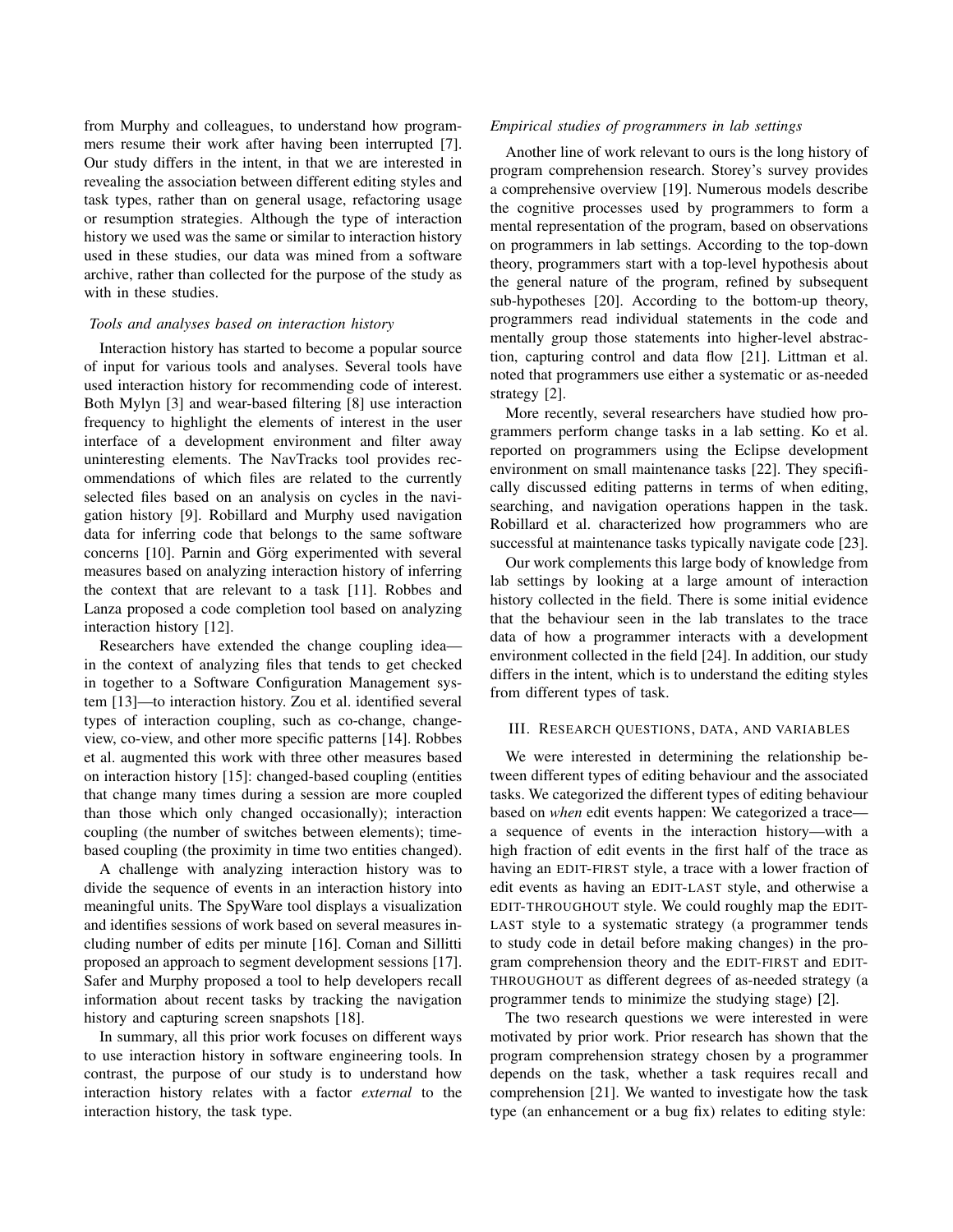

Figure 1. Distribution of edits and selections in a normalized trace timeline.

# **RQ1: How do different types of editing behaviour relate to task types?**

To further understand the context in which the editing styles took place, we investigated whether the presence of a stack trace affects the editing style of a task. A stack trace in a bug report provides a concrete point for a developer to start the task. This information can impact how a developer approaches a task. Prior work has shown that the presence of a stack trace in a bug report affects how fast a task gets fixed [25]. Hence, our second research question is:

# **RQ2: Does the presence of a stack trace in a bug report affect editing behaviour?**

## *A. First source of data: interaction history*

Our data consists of traces of interaction history collected by the user action monitoring facility that supports Mylyn. This data was the basis for inferring editing styles. Each trace captured the interaction required to complete a task declared by the programmer using Mylyn. The monitor recorded events (such as edits and selections) a programmer performed on the Eclipse development environment.

Interaction history data was generated by the Mylyn monitor and was stored as an XML file containing events. Each event represents a user action on a program element, at a particular time recorded as a timestamp. The monitor captures two kinds of user actions: *selections* (editor and view selections via a mouse or a keyboard) and *edits*. <sup>4</sup> The monitor also records the signature of the program element involved in a user action. For example, the signature of a Java method contains the Java package and class the method was in, the name of the method, and the parameter type(s) of the method.

Conceptually, the interaction history is a sequence of ordered events. However, for scalability, the monitor does not record all user actions [26, p.43]. Most of the events involving the same program element through the same user action are aggregated. Understanding how these events are aggregated was hence a requirement for mining this data. When such an aggregation happens, the event was expanded to store two timestamps instead of one: the timestamp of the first event and the timestamp of the last event being aggregated. Figure 1 shows the effect of aggregate

Figure 2. Distribution of the number of traces programmers contribute to

events on the data. The two graphs show the distribution of timestamps, each timestamp normalized between 0 and 1, where 0 represents the time  $a$  of the first event in the task, and 1 represents the time  $b$  of the last event in the task. Hence, each aggregated event start time or end time *t* is positioned at  $\frac{t}{(b-a)}$  in the graphs. We used these timestamps for classifying traces to editing styles, described in Section III-C. The reason there were so many events close to the beginning and the end of traces in Figure 1 was because most of the aggregates capture similar events throughout the trace.

We analyzed traces from the development of Eclipse, which is written in Java. The interaction traces are archived in the Bugzilla issue-tracking system, each as an attachment to a bug report. 60% of the traces come from one Eclipse sub-project, the Mylyn development project itself, i.e., the interaction history of tasks involved to build the Mylyn tool. The Mylyn project demands that all code contributions to the project use Mylyn itself.<sup>5</sup> The intent is to make it easier to recover the program elements relevant to the implemented solution of a bug report when the solution needs to be revisited. This project rule is implemented by requiring each code contribution to be associated with a bug report and "task context" file, which contains the part of the interaction history associated with the solution of a bug report. For the rest of the sub-projects in Eclipse, there are no project rules that dictate the use of Mylyn. In other words, the attachment of traces is done on a voluntary basis. Table I shows the top five sub-projects in Eclipse with the most number of traces.

### *B. Second source of data: bug reports*

Our second data source was Bugzilla bug reports in the Eclipse project<sup>6</sup> that were associated with a trace. We derived *task type* as follows. Each bug report includes several types of fields: structured fields (for example, severity, priority, and the email address(es) of the programmer(s) assigned to the task), textual fields (for example, the title of the report, the description of the bug, and comments on the bug), attachments (for example, an image file containing a screen-shot), and relationships with other bug reports (for example, duplicates). A trace was associated with a bug report as an attachment of the report.

<sup>4</sup>The monitor can also capture *commands* (such as preference changes and saving a file). For this data set, however, commands were not recorded because the monitor was not configured to do so.

<sup>5</sup>http://wiki.eclipse.org/Mylyn Contributor Reference#Contributors 6https://bugs.eclipse.org/bugs/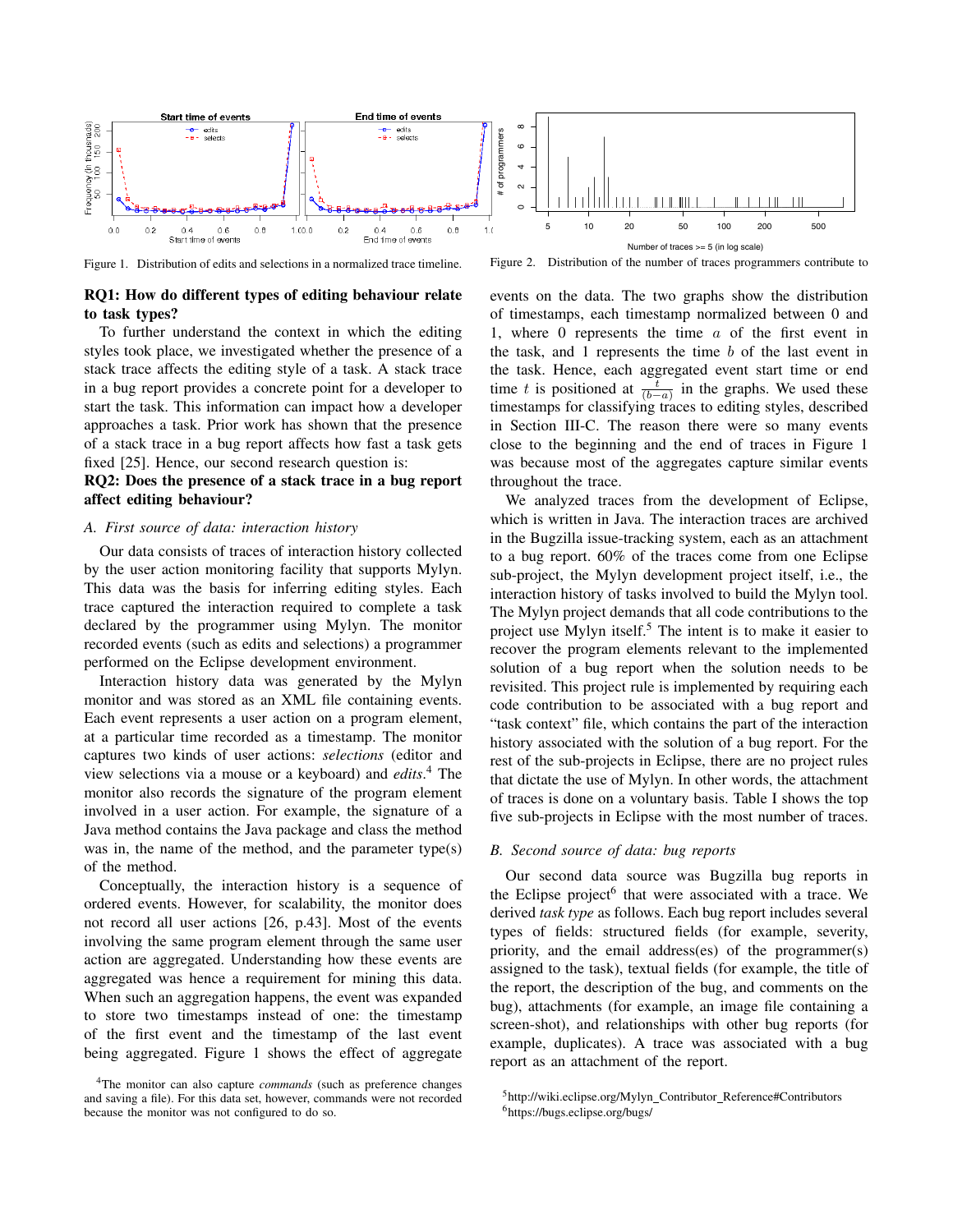Table I



For our analysis, we constructed a data set that contained all the traces named "mylyn-context.zip" (the default name the Mylyn tool gives when exporting the interaction history to a trace attached to a bug report) that were attachments to bug reports, as well as the bug reports to which these traces were attached. The data set spanned roughly four years of development, from the first bug report on November 11, 2005, to December 29, 2009. In total, there were 3128 bug reports associated with at least one of the 4245 traces. The data set contained 153 programmers who contributed to at least one trace. Eighty-three of the programmers (54%) contributed fewer than five traces. The way we identified a programmer was by the email address indicated as the attacher of the trace on the bug report. Figure 2 shows the distribution of the number of traces of the 70 programmers (46%) who contributed 5 or more traces. The median number of traces for these 70 programmers was 14.5. Only 7 (4.6%) of them contributed more than 200 traces

### *C. Editing style of a task*

For RQ1 (how do different types of editing behaviour relate to task types?) and RQ2 (does the presence of a stack trace in a bug report affect editing behaviour?), we needed the notion of editing behaviour for a task. We categorized a task as an editing style—EDIT-FIRST, EDIT-LAST, and EDIT-THROUGHOUT—based on the fraction of edit events at different points in a trace. We characterized *when* an edit event happened as follows. First, we normalized all the timestamps in a trace to [0,1]. An edit event  $e_t$  within a trace  $t$  was classified as the first half of the trace, if more percentage of the duration of  $e_t$  (the difference between normalized start and end times) resides in the first half, or more precisely:

$$
e_t = \begin{cases} \n\text{first} & \text{if } e_{start} < 0.5 \text{ and } e_{end} < 0.5\\ \n\text{or } (0.5 - e_{start}) > e_{end} - 0.5\\ \n\text{second} & \text{otherwise} \n\end{cases}
$$



Figure 5. Editing styles for 20 programmers with the most contributions

Intuitively, we considered an edit event as a time range and classified it to the first or the second part of the trace based on whether the time range covered more of the first or the second part of the trace. The motivation for classifying an event this way was to deal with the fact that an edit event could be an aggregate of multiple edits on the same program element. We discuss further issues in the Discussion section. Figure 3 shows the distribution of the duration of edit events of the traces.

We characterized a trace using the fraction of edit events in the first half of all edit events in the trace:

 $Fr(e_t = first) = \frac{Nbr(e_t = first)}{Nbr(e_t)}$ . Figure 4 shows the density function of  $Fr(e_t = first)$ . The figure reveals a trimodal distribution. The distribution is outlined by the dotted line (in red) in Figure 4, with the three modes coinciding with the bar closest to  $Fr(e_t = first)$  equal zero, the bar in the middle, and the bar closest to 1. Hence, three is the most natural number of styles. We used the two lowest points which divided the three modes in the density function as the thresholds to group the traces: 0.19 and 0.87. Consequently, we divided the traces with  $Fr(e_t = first)$ close to 0 (between 0% to 19% of events in the first half of the trace), close to 1 (between 87% to 100%), or neither. We called these traces EDIT-LAST, EDIT-FIRST, and EDIT-THROUGHOUT, respectively. Of the 4245 traces, 539 (12.7%) traces were classified as EDIT-FIRST, 892 (21.9%) as EDIT-LAST, and 2698 (65.4%) as EDIT-THROUGHOUT. Figure 5 shows the proportion of editing styles of the 20 programmers with the most number of contributions.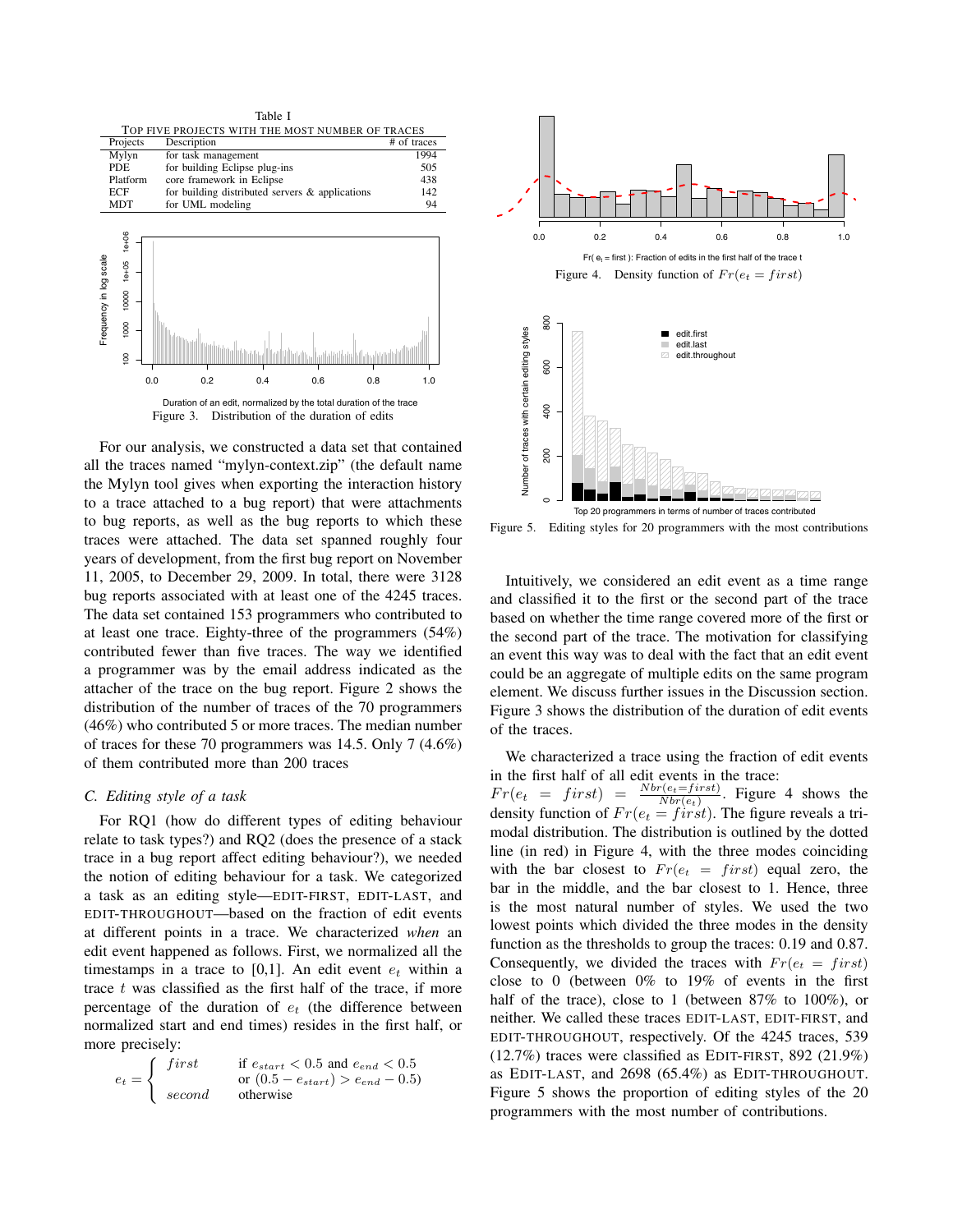### *D. Characterizing tasks*

For RQ1, we used the severity field of the bug report to categorize tasks. The field can take one of the following categories: enhancement, blocker, critical, major, normal, minor, and trivial. The severity field was first provided when the report was created by a user or a programmer according to a guideline set by the project.<sup>7</sup> One problem with this process is that some users may not follow the guideline for assigning the field. Fortunately, the field does tend to eventually evolve to an agreed-upon one [27]. Therefore, we took the latest value of the severity field to define the nature of a task.

In addition, we addressed the imprecise nature of the severity field by grouping the seven severity categories into coarser ones: *enhancement tasks* (only consisting of the enhancement severity category). *minor bug fixes* (aggregating minor and trivial severity categories), and *major bug fixes* (aggregating blocker, critical, major, and normal severity categories). Of the 3134 bug reports, 674 (21.5%) were enhancement tasks, 444 (14.2%) were minor bug fixes, and 2016 (64.3%) were major bug fixes. The 4245 traces that were associated with these 3134 bug reports, 1180 (27.8%) were associated with enhancement tasks, 522 (12.3%) with minor bug fixes, and 2543 (60.0%) with major bug fixes.

For RQ2, we were interested in the presence of a stack trace in a bug report. We determined whether a bug report contained a stack trace using a set of regular expressions which captured the output of typical formats of stack traces.

To ensure that the bug severity and the presence of a stack trace field did represent a meaningful and reliable grouping of the bug reports, we applied a clustering algorithm on the bug reports using bug severity and the presence of a stack trace, and one additional feature, the number of comments. The motivation for using the number of comments as a feature was that the amount of comments quantified how much discussion took place to resolve the bug: if no long discussion existed, it was likely that the bug had a clear fix.

To find the clusters, we used an algorithm called PAM (Partitioning Around Medoids<sup>8</sup>), an algorithm that tends to be robust in the presence of outliers.<sup>9</sup> One challenge with using a typical clustering algorithm is to determine the number of clusters, *k*. To solve this problem, we used the

Table II MEDOIDS OF THE RESULTING CLUSTERS ON TASKS<br># of comments severity stack trace? # of comments Cluster 1 5 major yes<br>
Cluster 2 6 major no Cluster 2 6<br>Cluster 3 9 enhancement no Cluster 4 6 minor no

silhouette width, $10$  which can be used to find the optimal number of clusters [28], by running the clustering algorithm with different *k* values and seeing which one gives a larger silhouette width. Applying the clustering algorithm, we found that the optimal number of clusters is four, with a silhouette width of 0.94, meaning the tasks form extremely strong clusters. Table II shows the medoids (centers) of the clusters. This information is useful for understanding what is a typical member in a cluster. Note the correspondence between this grouping with the grouping defined by only the severity field. Roughly speaking, enhancement tasks correspond to Cluster 3, minor bug fixes correspond to Cluster 4, major bug fixes with the presence of a stack trace in the report correspond to Cluster 1, and major bug fixes without a stack trace correspond to Cluster 2.

# IV. HOW DO DIFFERENT TYPES OF EDITING BEHAVIOUR RELATE TO TASK TYPES? (RQ1)

Having presented the data and the variables in this study, we now assess RQ1 from a statistical perspective and then explain some of the statistical findings more qualitatively.

#### *Statistical assessment*

For the statistical assessment, we first used a chi-squared test of independence to determine whether there existed an association between editing styles and task types, since both variables are nominal. This chi-squared test only informed us whether a statistically significant association between the two variables existed, not which of the nine possible associations—three types of task, each could be associated with three editing styles—are statistically significant nor the direction (positive or negative) of the association. Thus, if the chi-squared test yields a significant result, we would investigate which particular type of task was related to which editing style through nine post-hoc tests, one for each of the possible association. For all the test statistics presented in this paper, the significance level was at  $\alpha = 0.05$ . We performed these tests using various packages in the R statistics framework, except noted otherwise .<sup>11</sup>

11http://cran.r-project.org

<sup>7</sup>http://www.eclipse.org/tptp/home/documents/process/development/ bugzilla.html

<sup>8</sup>The essence of the PAM algorithm is based on first searching for *k* (the specified number of clusters) representative objects or medoids, and then assigning each object to the nearest medoid [28]. The way the algorithm specifies whether two objects are "near" is by a distance function, which is the Euclidean distance of the three features in our case.

<sup>9</sup>We used an off-the-shelf implementation of this algorithm in the R cluster package: http://cran.r-project.org/web/packages/cluster/index.html

 $10$ Intuitively, the silhouette width measures how well points (in our case, points in the feature space) in a cluster are close to each other compared to their closest cluster. A value close to 1 means that the points are wellclustered and they were assigned to very appropriate clusters, close to 0 means that the points could be assigned to another closest cluster, and a value close to -1 means that the points have been misclassified. A clustering with a silhouette width above 0.7 is considered strong, reasonable between 0.5 and 0.7, weak or artificial between 0.25 and 0.5, and no substantial structure less than 0.25 [28].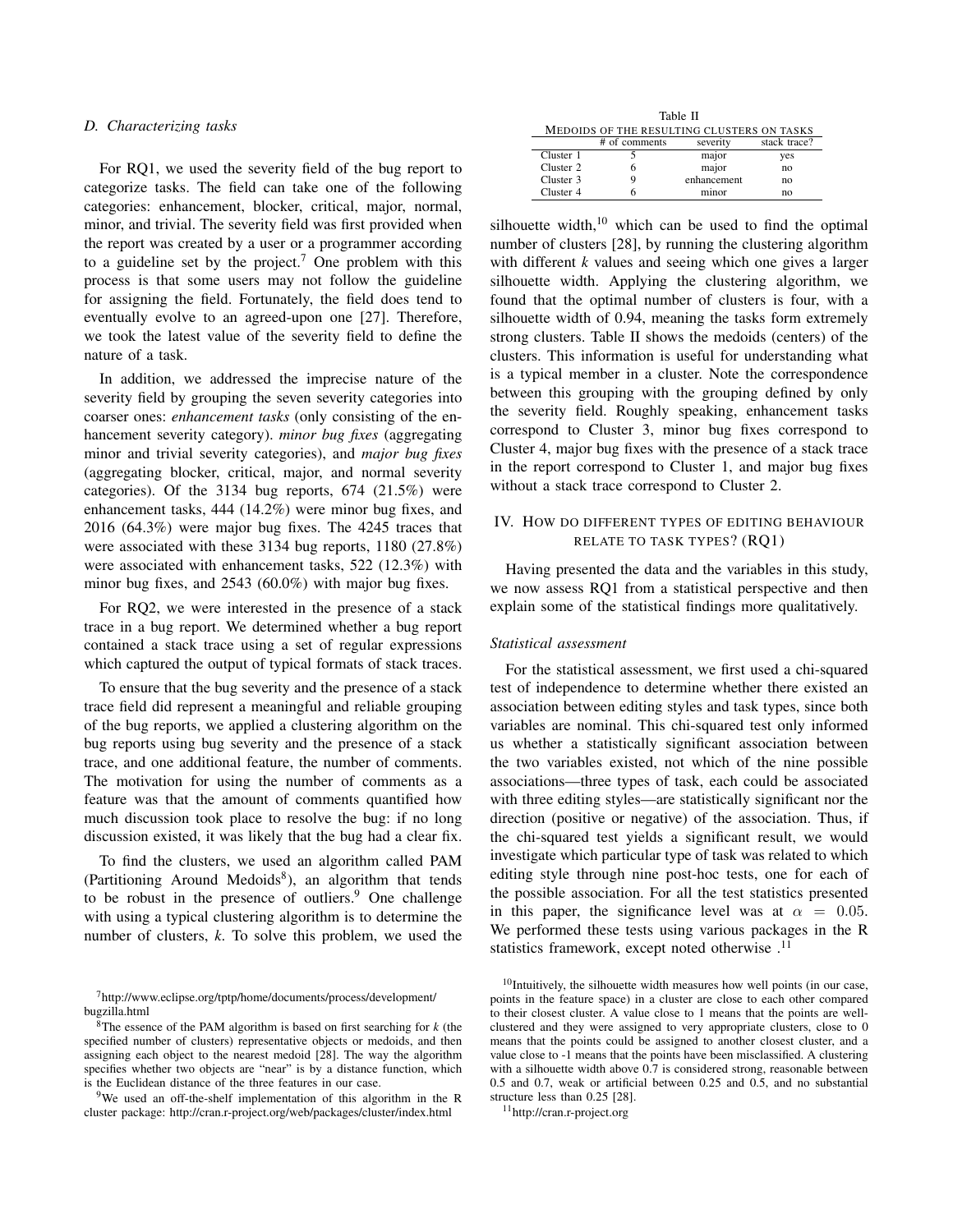Table III BREAK-DOWN OF EDITING STYLE PER TASK GROUP. BOLD ENTRIES REPRESENT SIGNIFICANT ASSOCIATIONS

|       | EDIT-FIRST | EDIT-LAST | EDIT-THRUOUT | total |
|-------|------------|-----------|--------------|-------|
| Enh.  | 125 $(-)$  | 341       | 714          | 1180  |
| Minor | 69         | $124$ (-) | $329 (+)$    | 522   |
| Major | 401 $(+)$  | 714       | 1428 $(-)$   | 2543  |
| total | 595        | 1179      | 2471         |       |

*Chi-squared test - Is there a relationship between editing styles and task types:* Table III shows the raw data, the contingency table used in the chi-squared test, with the break-down of editing styles for each task type used in the chi-squared test, expanded with the particular association found in the post-hoc test in the next stage of the analysis described later. A chi-squared test revealed a statistically significant relationship between task type and editing styles  $(df = 4, \chi^2 = 28, p = 0.000069).$ 

*Post-hoc tests - Which task types are associated with which editing styles:* To investigate where the association might lie, we examined the standardized Pearson residuals for each of the possible association, i.e., each cell in the contingency table used in the chi-squared test  $[29]$ .<sup>12</sup>

Our data in Table III with three editing styles and three types of tasks had nine possible associations, requiring nine tests using standardized Pearson residuals. Five of these tests resulted in a statistically significant result:

- 1) Enhancement tasks were negatively associated with EDIT-FIRST (standardized Pearson residual = -4.0,  $p =$ 0.000067). This association was indicated in Table III, as bold in the cell that pertains to the row denoting enhancement tasks and the EDIT-FIRST column.
- 2) Minor bug fixes were positively associated with EDIT-THROUGHOUT (standardized Pearson residual = 2.4,  $p = 0.017$ ) and
- 3) negatively associated with EDIT-LAST (standardized Pearson residual =  $-2.2$ ,  $p = 0.029$ ).
- 4) Major bug fixes were positively associated with EDIT-FIRST (standardized Pearson residual = 4.0,  $p =$ 0.000058) and
- 5) negatively associated with EDIT-THROUGHOUT (standardized Pearson residual =  $-3.3$ ,  $p = 0.00090$ .

To examine the degree of these associations, we looked at odds ratios, comparing the odds of two editing styles on two groups of tasks [29, p.55] and reporting the ones related to the five significant associations revealed from the residual analysis:

- <sup>∙</sup> For the two kinds of bug fixes (that is, data from the second and third rows of Table III), the odds ratio of EDIT-THROUGHOUT style instead of EDIT-LAST for minor bug fixes relative to major bug fixes was  $\frac{329/124}{1428/714} = 1.32$ . This ratio compares the odds of a task being EDIT-THROUGHOUT over EDIT-LAST for minor bug fixes (the numerator 329/124) compared to that of major bug fixes (the denominator 1428/714)). This ratio quantified the size of the effect of two relationships we found significant: #2 (minor bug fixes were positively associated with EDIT-THROUGHOUT) and #5 (major bug fixes were positively associated with EDIT-FIRST) from the residual analysis.
- <sup>∙</sup> For enhancements and minor bug fixes, the odds ratio of EDIT-FIRST style instead of EDIT-LAST for enhancements relative to minor bug fixes was 0.658. This ratio quantified the size of the effect of two relationships we found significant: #1 (enhancement tasks were negatively associated with EDIT-FIRST) and #3 (minor tasks were negatively associated with EDIT-LAST).
- <sup>∙</sup> For major bug fixes and enhancements, the odds ratio of EDIT-FIRST style instead of EDIT-THROUGHOUT for major bug fixes relative to enhancements was 1.60, and the odds ratio of EDIT-FIRST style instead of EDIT-LAST for major bug fixes relative to enhancements was 0.835. These ratios quantified two relationships we found significant: #1 (enhancement tasks were negatively associated with EDIT-FIRST) and #4 (major bug fixes were positively associated with EDIT-FIRST).

*Eliminating effect of project experience on RQ1:* In RQ1, we investigated the effect of task type on editing style. However, the investigation did not take into account the effect of individual programmers on the analysis. Programmers who contributed to more traces were being sampled more than programmers who contributed to fewer traces. To eliminate the effect on the number of bugs a programmer contributed to, we used a stratified analysis, the Cochran-Mantel-Haenszel (CMH) test [29], where each strata was a group of programmers with the similar number of bug contributions. In the CMH test, the data are arranged in a *set* of two-dimensional tables, each table representing data from a particular strata.

A chi-squared test and a CMH test both address the question of associations between two variables, but the difference between a CMH test and a chi-squared test is that the CMH test investigates the overall association among the *set* of tables instead of the association in just one table as in a chi-squared test. In the chi-squared test we performed on the data from Table III, the data consisted of a table with nine cells, combination between the three task types (minor, major, and enhancement) and the three editing styles (EDIT-FIRST, EDIT-LAST, and EDIT-THROUGHOUT). For the CMH test, we divided the data into four stratas—programmers

<sup>12</sup>The standardized Pearson residual for a cell (in Table III, for example) would indicate how much different the cell count was from the count if no associations were present. These residual values were standardized, in the sense that the probability distribution of these values can be approximated by the standard normal distribution. The cells with standardized Pearson residuals exceeding an absolute value of 1.96 (from the distribution table) at the  $\alpha = 0.05$  significance level would be the cells with significant associations. A positive standardized Pearson residual would indicate a positive association and a negative value would indicate a negative association.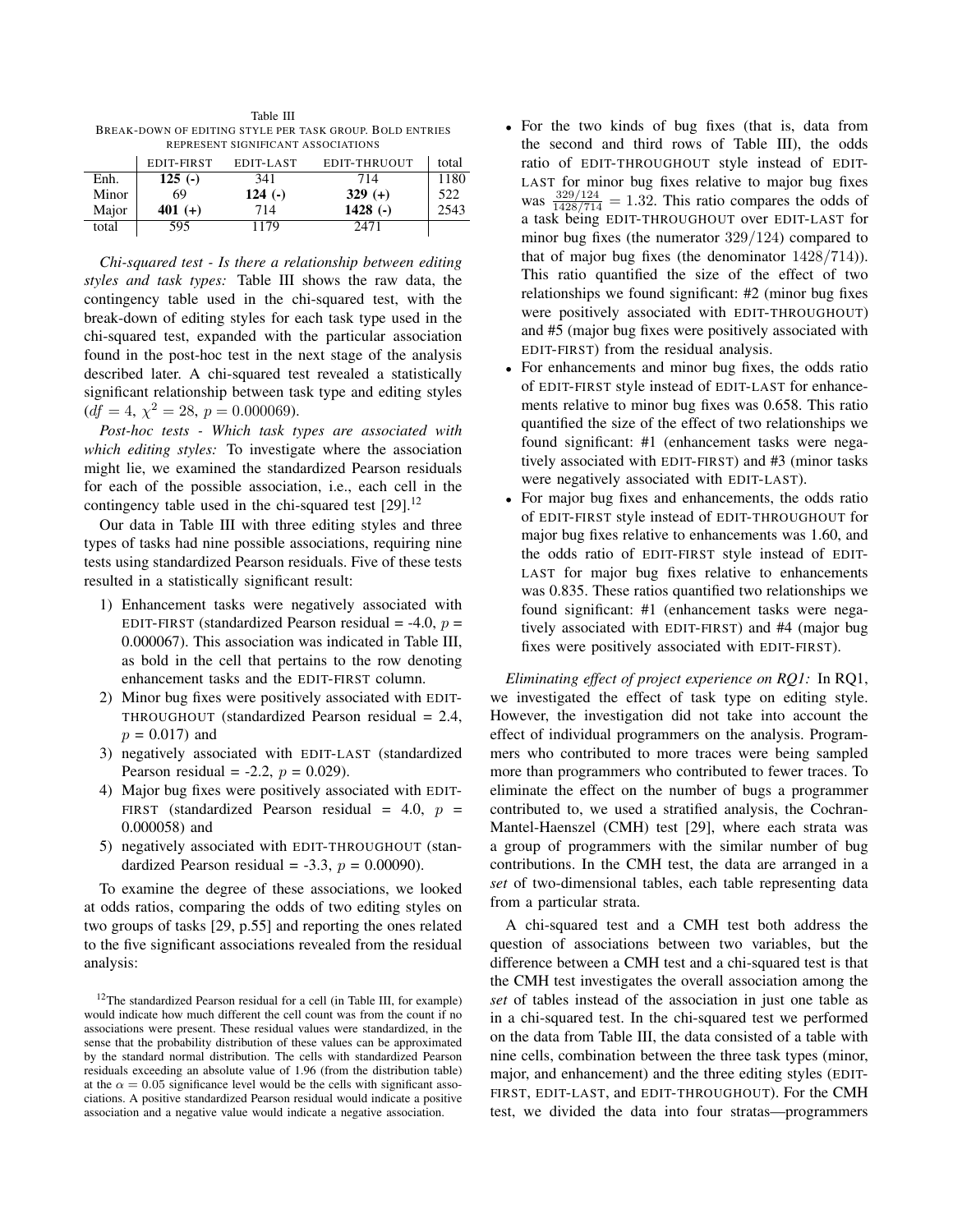with the number of bug contributions in the first quartile, second quartile, third quartile, and the fourth quartile—and the data from each strata corresponding to a table with nine cells from combining the three task types and the three editing styles.

The CMH test revealed a statistically significant relationship between task type and editing styles, adjusting for the effect of programmers with different number of contributions of bugs ( $df = 4$ , CMHstatistics = 13,  $p = 0.010$ ). Note that the CMH test result could change if we defined the stratas differently. For example, in the extreme case where all programmers are in one strata, this case is the same as the chi-squared test we performed on Table III. To investigate how sensitive was the definition of stratas on the test statistic, we experimented with the other extreme case of having each individual programmer as one strata. The CMH test<sup>13</sup> revealed a nearly statistically significant relationship with  $p = 0.062$ .<sup>14</sup> We interpreted this result as the data did reveal a significant association between task type and editing style even after adjusting for individual programmers.

#### *In-depth analysis*

For a deeper understanding of the statistical relationships, we analyzed a sample of the traces and the corresponding tasks more qualitatively. For selected statistical relationships, we chose three traces involved in the relationship.

Understanding a trace with hundreds or thousands of events was a major challenge. To assist in this process, we built a timeline based event visualizer. We also examined the bug report the trace was attached to and the actual code changes, from the patch attached to the bug report and/or the version of the code checked into the version history (based on the bug ID included in the check-in comment).

The factors we used in this in-depth analysis were motivated by prior work (see the respective citations). Three concerned the traces: the number of programming sessions defined as continuous activity in the trace separated by interruption of more than a day (this aspect was important as prior work has noted the prevalence of interruptions and the effort to resume [30]); duration of the trace; and the ways program elements were being selected (as studied in prior work [31]). Two concerned the code changes: size of the code changes; and how do the program elements touched in the trace compared to the elements that are actually changed in the patch or check-in (prior work has used elements in an interaction trace and the actual check-in [32]). *"Equal"* means that the trace contains all the events that can explain the change and no additional events; *"incomplete"* means that the trace misses to capture events that can explain part of the change; *"related extras"* means that the trace contains events that can explain the change, plus other events on related code; and *"unrelated extra"* means that the trace contains events that can explain the change, plus other events on unrelated code; this can be interpreted as a trace that contains parts of another unrelated programming session. These five factors are the last five columns of Table IV. The first six columns are descriptive information about the traces, the associated bug reports and the variables in this study.

*1) Major and* EDIT-FIRST *style:* One of the results from the statistical assessment—more specifically, the residual analysis—was that major bug fixes were positively associated with EDIT-FIRST style (result #4) while minor bug fixes with the EDIT-THROUGHOUT style (result #2). We found this a bit surprising because major bug fixes are more complex than minor bug fixes, so we would expect minor bug fixes, not major bug fixes, to be associated with EDIT-FIRST style.

To shed some light on an answer, we randomly selected and analyzed three EDIT-FIRST traces that are associated with major bug fixes, #261136, #267399, and #215156. The additional dimensions we documented for these three bugs are summarized in the first three rows of Table IV.

We found that two of the traces associated with major bug fixes were EDIT-FIRST because the trace contained selection events after all the required editing was completed. In the fix of #261136 (which involved removing a file that broke the unit tests), the selection events after the single edit solely responsible for the code change touched several files related to running the tests. For #267399 (which fixed a synchronization problem with two UI views), the selections involved after the edit events touched the same methods that were being edited.

A possible explanation was that the selections performed after the edit events were part of a code review. We further speculated that as these two bugs were marked as having major severity, it was important enough to deserve a code review. Even if the process did not prescribe it, developers might look over the code to ensure everything was as it should be.

*2) Minor bug fixes and* EDIT-THROUGHOUT *style:* The residual analysis revealed that minor bug fixes were associated with EDIT-THROUGHOUT style (result #2). Again, this seemed a bit surprising because minor bug fixes tend to not require a code exploration, more of a EDIT-FIRST scenario.

To investigate why, we randomly selected and analyzed three EDIT-THROUGHOUT traces that were associated with minor bug fixes (#275884, #280811, and #282445). The three traces actually looked as expected, with selection events interleaving with edit events that contributed to the final patch. All three involved small changes (all within one file as shown in the second last column in Table IV) and were short (within a minute, 15 minutes, and 35 minutes, respectively, again shown in Table IV).

We hypothesized that minor bug fixes could be associated with EDIT-THROUGHOUT style because minor bug fixes

<sup>&</sup>lt;sup>13</sup>the version of CMH test with Monte Carlo sampling approximation of an exact test due to the high percentage (25%) of cells with zero

<sup>14</sup>We performed the test using the StatXact software, http://www.cytel.com/software/StatXact.aspx.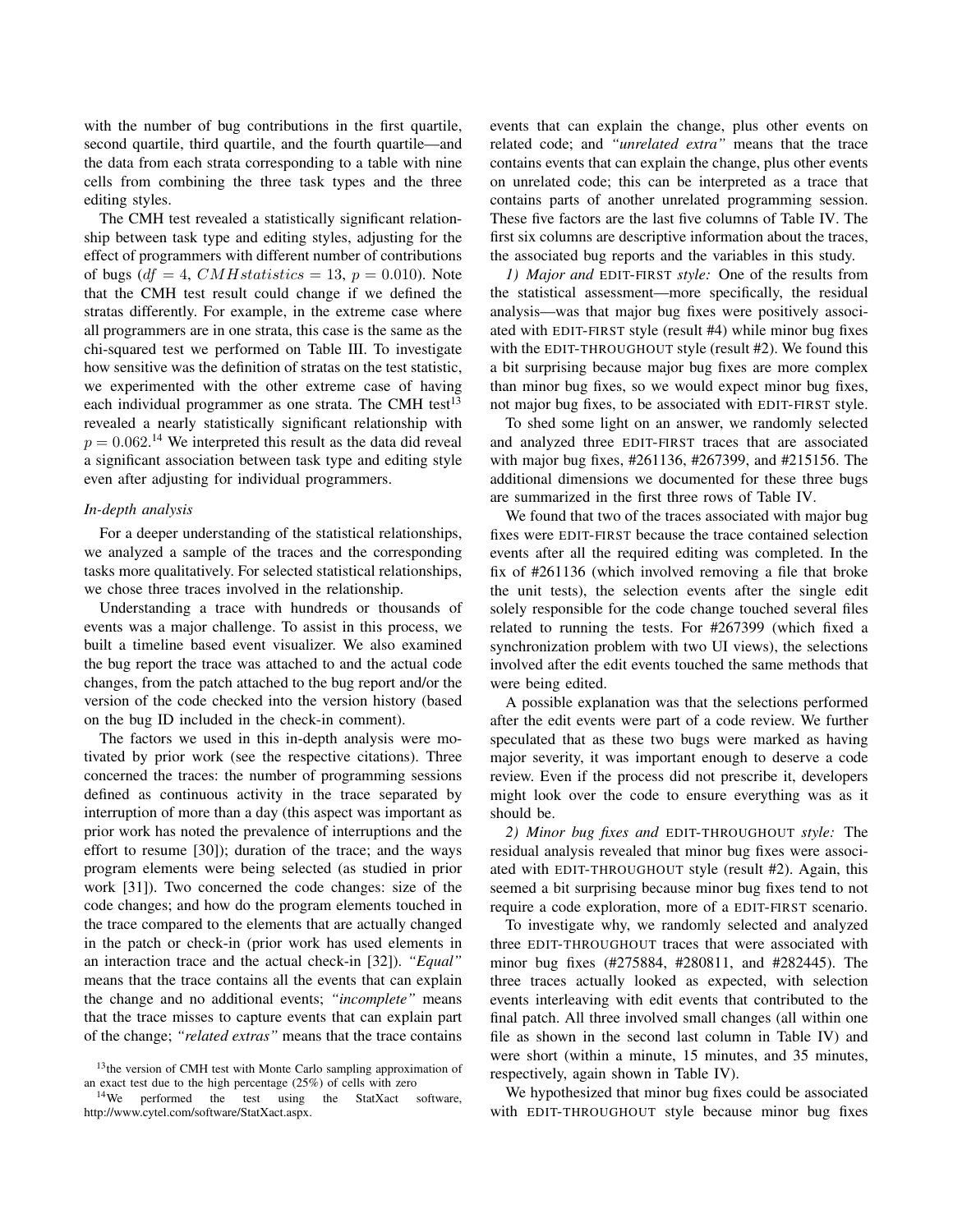|                  |             |                            | DIMENSIONS OF THE IN-DEPTH ANALYSIS |          |          |                   |                 |                |                   |  |
|------------------|-------------|----------------------------|-------------------------------------|----------|----------|-------------------|-----------------|----------------|-------------------|--|
| Bug              | Trace       | Change summary             | Editing style                       | Bug      | $#$ ses- | Duration          | Navigation      | Size of patch/ | Trace compared    |  |
| ID               | attchmt. ID |                            |                                     | severity | sions    | of trace          | method(s)       | check-in       | to patch/check-in |  |
|                  | 122682      | Removed an obsolete file   |                                     |          |          | 2 mins            | Search View,    | deleted 1 file | related           |  |
| 261136           |             | which broke the tests      | EDIT-FIRST                          | major    |          |                   | Pkg Explorer    |                | extras            |  |
| 267399           | 127829      | Fixed a synchronization    |                                     | major    |          |                   | editor, Content | edited 1 file  | related           |  |
|                  |             | problem with 2 UI views    | EDIT-FIRST                          |          |          | 39 mins           | Outline view    |                | extras            |  |
| 215156           | 86777       | Optimized code dealing     |                                     | major    |          | 18 mins           | CVS Synch       | edited 5 files |                   |  |
|                  |             | with Web requests          | EDIT-FIRST                          |          |          |                   | view            |                | incomplete        |  |
| 275884<br>135865 |             | Changed a build file to    | EDIT-                               |          |          | within 1<br>min   | Pkg Explorer    | edited 1 file  |                   |  |
|                  |             | distribute the code online | <b>THROUGHOUT</b>                   | minor    |          |                   |                 |                | equal             |  |
| 280811<br>143967 |             | Improved a minor           | EDIT-                               | minor    |          | $15 \text{ mins}$ | editor          | edited 1 file  | related           |  |
|                  |             | appearance issue in the UI | THROUGHOUT                          |          |          |                   |                 |                | extras            |  |
| 141960           |             | Improved a minor           | EDIT-                               |          |          | 35 mins           |                 | edited 1 file  |                   |  |
| 282445           |             | appearance issue in the UI | THROUGHOUT                          | minor    |          |                   | Pkg Explorer    |                | equal             |  |
| 174413           | 136079      | Added of a pane in an      | EDIT-LAST                           | enh.     | 3        | 15 days           | editor          | added 1.       | equal             |  |
|                  |             | existing view in the UI    |                                     |          |          |                   |                 | edited 2       |                   |  |
| 277179<br>136568 |             | Improved a minor           |                                     | minor    |          | within 1          | editor          | edited 1 file  |                   |  |
|                  |             | appearance issue in the UI | EDIT-LAST                           |          |          | min               |                 |                | incomplete        |  |
| 256774           | 119208      | Fixed a bug in rendering   | EDIT-LAST                           | enh.     |          | 24 mins           | Search View     | edited 1 file  | unrelated         |  |
|                  |             | non-UTF8 characters        |                                     |          |          |                   |                 |                | extras            |  |

Table IV

|  | Table V |  |                                                                                               |  |
|--|---------|--|-----------------------------------------------------------------------------------------------|--|
|  |         |  | . A STRING IN AN INCHEST OF THE MEAN OF THE ALSO AND A STRING OF THE ALSO AND LODGED AT A 45- |  |

| BREAK-DOWN OF STYLE FOR REPORTS WITH A STACKTRACE OR NOT |  |      |  |  |      |  |  |
|----------------------------------------------------------|--|------|--|--|------|--|--|
|                                                          |  | ---- |  |  | ---- |  |  |

|                       | EDIT-        | EDIT-       | EDIT-      | total |
|-----------------------|--------------|-------------|------------|-------|
|                       | <b>FIRST</b> | <b>LAST</b> | THROUGHOUT |       |
| Contain a stack trace | 68           | 118         | 250        | 436   |
| Does not contain      | 572          | 1136        | 2509       | 4217  |
| total                 | 640          | 254         | 2759       |       |

were typically simple and small changes which just needed to be typed up, rather than requiring exploration beforehand (a possible EDIT-LAST scenario) or code review after the edit (a possible EDIT-FIRST scenario). To verify this hypothesis, we used the Kruskal-Wallis ANOVA test [33] to determine whether the durations of tasks from the three groups—minor, major bug fixes, and enhancement tasks—were the same. We used this non-parametric test because the durations of the three groups did not follow a normal distribution. The test revealed that the three groups of durations were significantly different ( $p = 2.2 \times 10^{-16}$ ). Post-hoc Wilcoxon tests [33] showed that the durations of enhancement tasks were significantly greater than minor bug fixes ( $p = 2.2 \times 10^{-16}$ ) and also greater than major bug fixes ( $p = 2.2 \times 10^{-16}$ ), but the difference between the durations of minor and major bug fixes were not significant ( $p = 0.32$ ). Thus, our speculation that programmers took shorter time to fix minor bug fixes was partially right, as minor bug fixes indeed took shorter time than enhancement tasks but not significantly shorter than major bug fixes.

*3) Enhancement tasks and* EDIT-FIRST *style:* As we learnt from the residual analysis, enhancement tasks were negatively with EDIT-FIRST (results #1). This could be explained by the fact that enhancement tasks might require exploration throughout the trace. We noticed in one of the enhancement tasks (#174413) that spans a longer time-frame (15 days) that the timing of the edit events depended on a reply in the bug report.

# V. DOES THE PRESENCE OF A STACK TRACE IN A BUG REPORT AFFECT EDITING BEHAVIOUR? (RQ2)

We explored relationships between editing styles of a task and the presence of a stack trace through chi-squared test in a similar way to our investigation of RQ1. Table V shows the contingency table. A chi-squared test revealed that the presence of a stack trace was independent from editing styles  $(\chi^2 = 2.5, df = 2, p = 0.28).$ 

# VI. DISCUSSION

We explore some of the implications in the software engineering context, threats to validity, and future work.

# *Implications for tool design*

Our study provided some initial evidence that different types of tasks were associated with different editing styles (for example, major bug fixes are more likely to be associated with EDIT-FIRST styles). Since a large part of editing happens in a software development environment, our results have implications on the design of such environments. If we know the editing style of a task, we can dynamically configure the software development environment to present only the most relevant parts to the particular editing style. More concretely, for an EDIT-FIRST programming session, the development environment can dynamically show more of the editing related features, rather than the navigation related features. The general idea of adaptive capabilities of the development environment was inspired by several positions [19], [31], [34]. To enable this vision to work, we would need to build a *model* to predict editing styles, in contrast to finding statistical associations in our study. Building such a model would likely need factors other than the task type.

# *Threats to validity*

Our study follows a quantitative design and exhibits the usual threats: construct validity, where our measure only approximates the phenomenon under study (programmer behaviour) and external validity. The main concern with external validity was that not all the bug reports in Eclipse contained a trace and not all developers who contributed to Eclipse submitted a trace. The only exception was the Mylyn sub-project. Strictly speaking, our data is representative of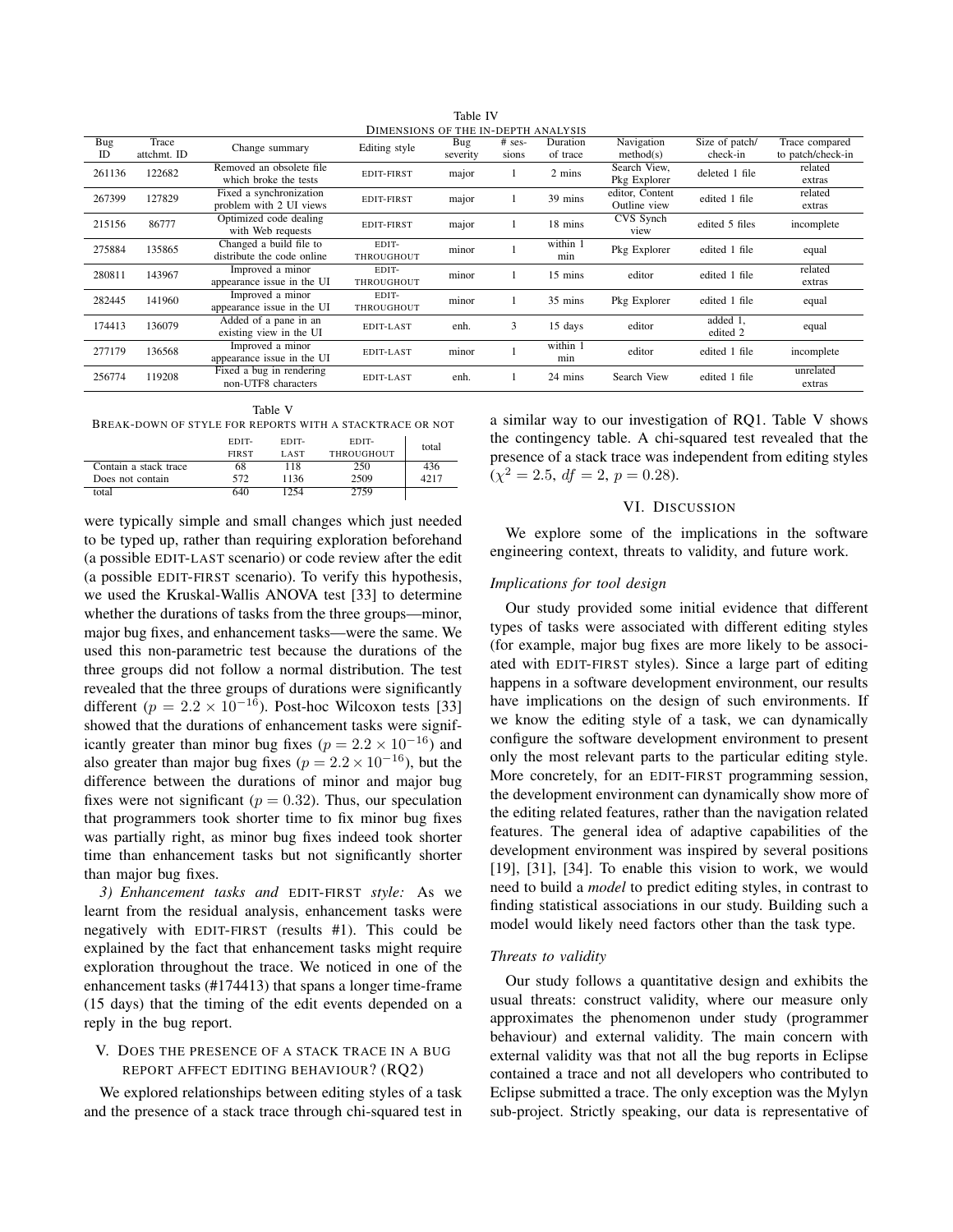the Mylyn project. As an initial analysis, we believe that our data provides a good picture of the development habits in a subset of Eclipse projects. We explain additional threats that stem from our specific study environment:

*Generalizability of interaction data collected by the Mylyn monitor:* Since the purpose of Mylyn is to reduce the need of unnecessary navigation to program elements relevant to a task, we expect that the programming behaviour with using Mylyn has less navigation than the programming behaviour without using Mylyn [5]. The impact of using data collected by the Mylyn monitor, as opposed to similar data monitors, is that Mylyn forces programmers define tasks, and the storage of the code elements relevant to the task. From the point of view from a researcher mining the traces, these task-based data is great because there is no need to infer which part of the interaction history belongs to which tasks. This step is necessary when a monitor does not collect data based on tasks and there is prior work which has attempted to address this step [17]. Another feature of Mylyn that affects the data is that a programmer can copy a previous and similar task context to the current task the programmer is working on. In the trace, the events are copied without any meta-information that the copy operation was performed. We believe that this operation was not used enough to affect our results: we compare the content of all traces with each other and found only 1.4% (68) of the traces are contained in more than one other trace.

*A trace might not have aligned with a task:* A trace may not be an accurate representation of the programming associated with a change. For example, the trace of bug #215156 missed a key part of the change since changes to three methods that were in the patch were not edited according to the trace. This information is rendered as "incomplete" in the last column of Table IV. The other type of an inaccurate trace is one that contained unrelated program elements in the trace. The trace of bug #256774 contains such unrelated program elements in the beginning of the trace (marked as "unrelated extras" in the last column of Table IV). This could happen when a programmer inadvertently forgot to switch from a previous task, to fixing #256774. In addition, programmers who may seem to be inspecting the code might be taking a break. From our in-depth analysis, we see that a majority of the traces seem to be accurate.

*Event aggregation:* One of the goals of our study was to make use of interaction data already available. The particular type of data we looked at was collected by the Mylyn monitoring facility, which is lightweight and already used by many users as Mylyn is part of the standard Eclipse download. However, a major challenge in using this data was that an edit event in the trace could be an aggregate of multiple edits on the same program element. We attempted to address this issue when we defined the editing style: we considered an edit event as a time range and classified to the first or the second part of the trace based on whether the time range covered more of the first or the second part of the trace. In other words, we have implicitly assumed that the rate edit was uniform within the time range. However, this might not be a valid assumption.

A possible way to deal with this problem is to use the degree-of-interest value associated with a program element recorded in each event in the trace. The degree-of-interest value reflects how frequently and recently a particular program element has been interacted with in the duration of a task. If an element has a higher degree-of-interest value, we can assign a higher weight of the associated event in the definition of editing style. There are two issues with this approach. First, the degree-of-interest value captures both the number of interactions and the timing of the events. Thus, we cannot infer the number of interactions and the exact timing of an interaction just from the degree-ofinterest value alone. Second, the degree-of-interest can also capture explicit interest declaration by a programmer: when a program element is deemed to be of relevance to the task by the programmer, or when deemed otherwise, through the Mylyn user interface.

*An edit might not be a "real" edit:* In our study, we have assumed, implicitly, that an edit event corresponded to some meaningful change in the code whereas a selection event corresponded to a step in the navigation or understanding of the code. However, an edit could serve as a means of understanding the code. For example, Davies observed that some programmers inserted debug statements to understand a program's execution [35]. We believe this is not a problem. Of the sample of traces we have examined in the in-depth analysis, none of which indicated an excessive number of unrelated files having been edited. Therefore, there does not seem to be evidence of this debugging practice in our data.

#### *Future work*

One promising area to study on the interaction history is how programmers navigate, which was studied in a prior study [23]. In the in-depth analysis of RQ1, we observed different ways programmers arrive at a file in Eclipse (the third last column in Table IV): through the editor, Package Explorer (which displays the Java package, class, and method structure), Content Outline View (which displays program elements such as methods and fields in a Java class), Search View (which displays search result through a textual search), and CVS Synchronize View (which displays the differences between the files in the workspace and those in  $CVS<sup>15</sup>$  In addition, not surprisingly, we observed differences in the program elements leading to a particular element: from the superclass, the structural parent, or a referenced element. It would be interesting to analyze this in a more quantitative manner and large scale using the traces.

<sup>15</sup>http://www.nongnu.org/cvs/